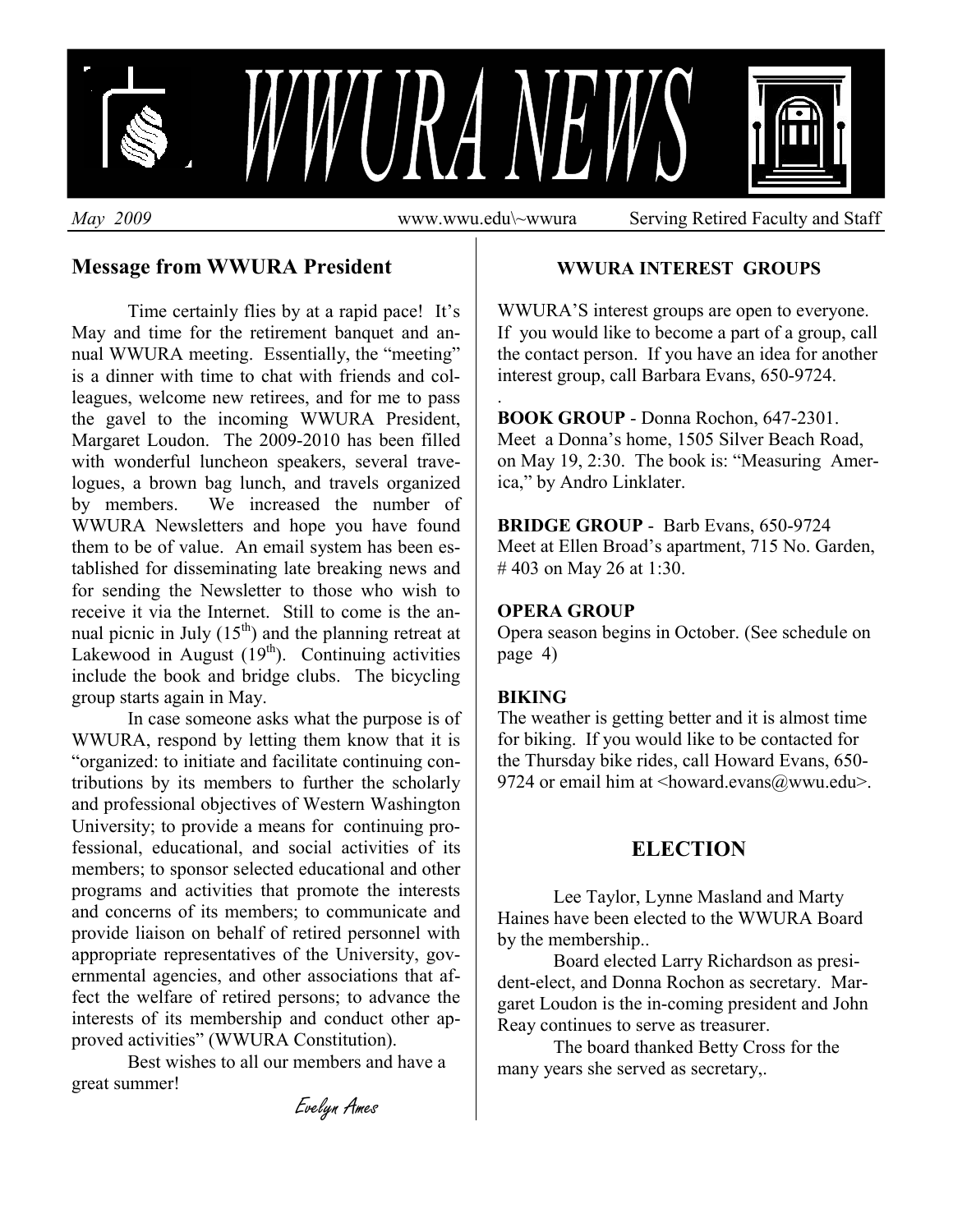#### .**Health Notes—First Line of Defense A***gainst* **Infectious Agents Is Your Skin**

 **T**he skin, which is your body's largest organ, is the first line of defense against many invading pathogenic (disease causing) mirco organisms. Bacterial and fungal organisms live on the skin and usually do not invade the body, unless there is a break in the skin. Changes to the skin occur as one ages. Some are minor, some are irritating, and some are serious to one's health. A couple of years ago, I wrote an article on protecting the skin from sun and skin cancer. This *Health Notes* article covers the issues of wrinkles, dry and itchy skin, age spots, and bruising. Suggestions are given for maintaining healthy skin. Two major references are used: National Institute of Arthritis and Musculoskeletal and Skin Diseases Clearinghouse (www.niams.nih.gov) and Age Pages from the National Institute on Aging (www.niapublications.org/ agepages/skin.asp).

 **Wrinkles. "**Over time, the sun's ultraviolet (UV) light damages the fibers in the skin called elastin. The breakdown of these fibers causes the skin to lose its ability to snap back after stretching. As a result, wrinkles form. Gravity also is at work, pulling at the skin and causing it to sag, most noticeably on the face, neck, and upper arms" (Age Page, December 2005). Another contributing factor that researchers have noted is the effect of cigarette smoking. Increases in face wrinkles seem related to the amount of cigarettes and number of years of smoking. Do products on the market "revitalize aging skin"? "According to the American Academy of Dermatology, over-the-counter "wrinkle" creams and lotions may soothe dry skin, but they do little or nothing to reverse wrinkles. At this time, the only products that have been studied for safety and effectiveness and approved by the Food and Drug Administration (FDA) to treat signs of sundamaged or aging skin are tretinoin cream and carbon dioxide (CO2) and erbium (Er:YAG) lasers" (Age Page). People interested in treatment should discuss options with a dermatologist.

 **Dry Skin and Itching.** Generally the areas of the body where older people experience dry skin are the lower legs, elbows, and forearms. Rough and scaly skin is accompanied often by an intense itchiness. What can lead to dry skin? Overheating living quarters in the winter and air conditioning in the summer lead to low humidity. Overuse of soaps, antiperspirants, perfumes, or hot baths often make the problem worse. Other factors include loss of sweat and oil glands, dehydration, sun exposure, smoking, and stress. Dry and Itchy skin makes one irritable! It also interferes with a good night's sleep. It may be a symptom of diabetes or kidney disease. Medications can make itchiness worse. What to do? "The most common treatment for dry skin is the use of moisturizers to reduce water loss and soothe the skin. "Moisturizers come in several forms — ointments, creams, and lotions. *Ointments* are mixtures of water in oil, usually either lanolin or petrolatum. *Creams* are preparations of oil in water, which is the main ingredient. Creams must be applied more often than ointments to be most effective. *Lotions* contain powder crystals dissolved in water, again the main ingredient. Because of their high water content, they feel cool on the skin and don't leave the skin feeling greasy. Although they are easy to apply and may be more pleasing than ointments and creams, lotions don't have the same protective qualities" (Age Page).

**Age Spots (solar lentigo).** Age spots are flat, brown spots and are bigger than freckles. Years of sun exposure is considered to be the cause. Generally these spots are seen more in the sun-exposed areas (i.e., face, hands, arms, back, neck, and feet) of fair-skinned people. Dermatologists report that available treatments include skin-lightening, or "fade" creams, cryotherapy (freezing), and laser therapy. To prevent further damage to the skin, a sunscreen or sun block is recommended.

 **Bruising** of the skin, particularly on arms and legs, may occur in older people. More than likely this occurs becomes the skin becomes thinner as one ages. Also, a loss of fat and connective tissue affects the support area around blood vessels, making the vessels more susceptible to injury. Older persons notice that it takes longer for the skin to heal. Important to note that if bruising occurs in other areas of the body, an individual should consult a physician because the bruising may be due to medications or illness.

What to do to keep skin healthy! The best way to keep skin healthy is to avoid unnecessary sun exposure (especially between 10 a.m. and 3 p.m.). Use sun screen in the 15 to 30 range of SPF. Other suggestions include wearing protective clothing and hats when out in the sun, avoiding artificial tanning lamps and beds, and checking skin often to look for changes in birthmarks and moles. But, in a previous article on Vitamin D, it was suggested that 15 to 20 minutes in the sun without sun screen allows Vitamin D to be "manufactured" in the body. Be Sure to Wash Your Hands!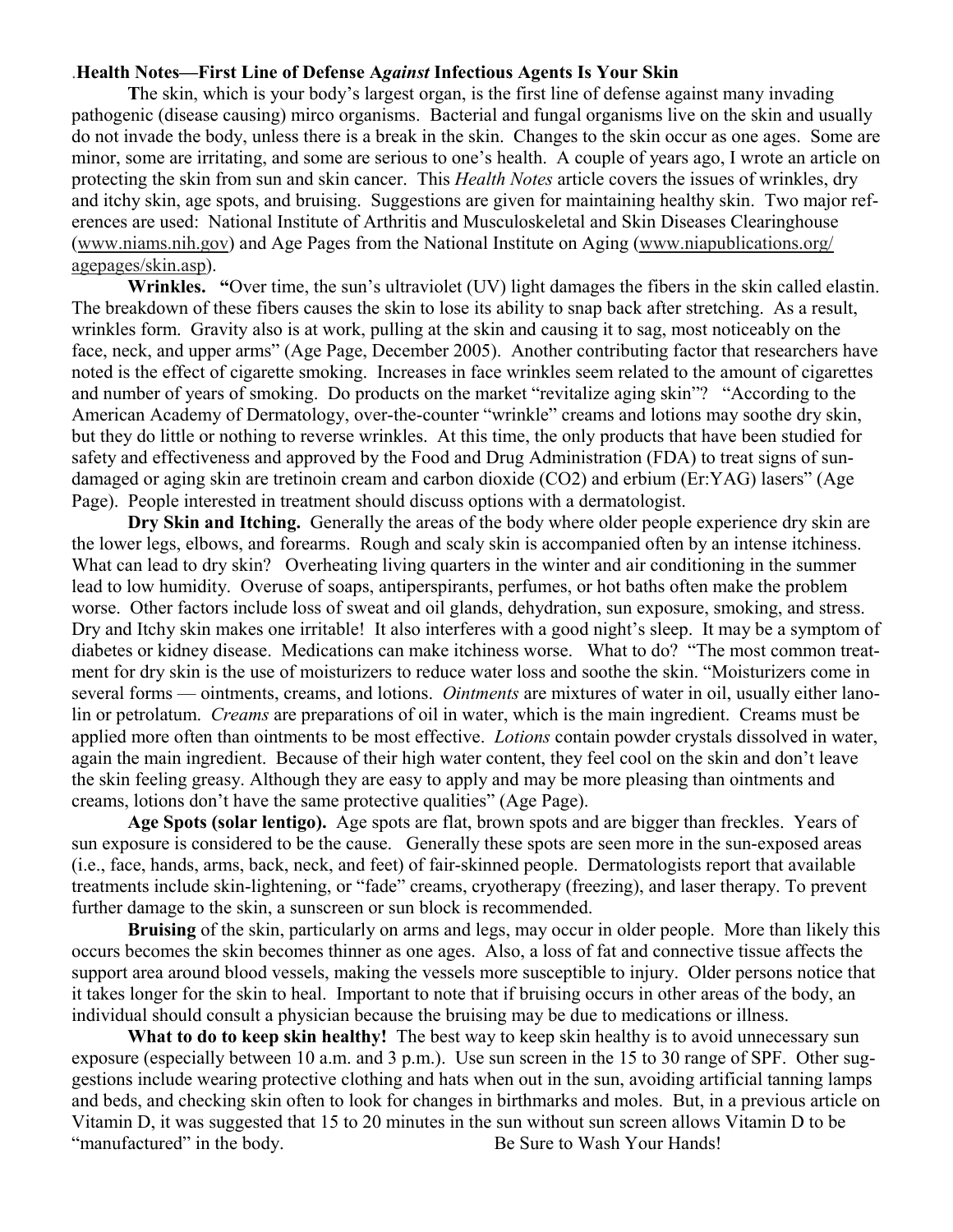### **News from WWURA's Travel Committee**

On May  $1<sup>st</sup>$  nine members of the travel committee met for the monthly travel luncheon meeting at the BGCC. We were pleased to welcome **Sarah Jacobson as our newest member**. On our **agenda** were **updates of 2009 trips, information about 2010 tours being considered, possible Summer/Autumn shorter excursions, a travel survey, and miscellaneous matters.** 

**Tuesday, May 5th** was the departure date for **Barb Evans and her group** traveling by chartered coach to **Ashland, Oregon** for the **Shakespeare Festival**. Thirty-five participants will enjoy a selection of plays and an opportunity to explore Ashland before returning to Bellingham May 9<sup>th</sup>. We will look forward to a report from Barb in the next issue of the WWURA newsletter. Bon Voyage.

**Uniworld's Danube River Holiday Markets cruise, departing Nov. 29th**, is filling up. Twenty-two have reserved to join **Kathy Whitmer's group**. All category 5, 4 and 3 cabins are full with **limited availability** in categories 2 and 1**. Spring Savings discount of \$150** is extended until May 30; the excellent **2 for 1 Travel Companion airfare** ends May 15. Call Kathy (734-7211) or Joyce (733- 4703).**Don Rochon** is considering a **May 2010 trip** to the **Balkans**. **Cost for the 21-day tour will be approximately \$5500**. There will be **a land portion and some days at sea**. Also, there is the possibility for a **3-day extension to Slovenia**. Don has been looking for just the right trip to this region and has a list already of interested persons. Call him (647-2301) if you'd like to join the list. As soon as he has more definite info about itinerary, etc. he will contact those who might like to go.

**Kathy Whitmer** has obtained some new information about the **July 19-31, 2010 Norwegian Fjords Classical Music Cruise aboard the** *MS Deutschland*. Deilmann Cruises has announced that the **Schleswig-Holstein Festival Orchestra** will be aboard. Itinerary includes Oslo, Geirangerfjord, Trondheim, Lofoten Islands, Alesund, Bergen, Hamburg. Kathy and Joyce are awaiting more info about prices, shore excursions, etc. Contact them if you'd like to be added to the list of interested folks.

**Possibilities for Summer/Autumn short excursions were mentioned**. Included were the Whatcom Museum's Thursday evening Bellingham Bay cruise, a day trip to Victoria aboard the SanJuan/Victoria ship, wine tasting in Whatcom Co., an overnight at Harrison Hot Springs, a visit to Tacoma's glass museum and others. Lots of good ideas. If anyone would like to organize an outing, please let us know.

**Watch for the electronic travel planning survey which Marty Haines has created**. Perhaps we will also bring some survey forms to the July  $15<sup>th</sup>$  WWURA picnic at Fairhaven Park.

When our committee completed the items on the agenda, it was fun and interesting to chat about various other topics. Travel committee members are Don, Barb, Sarah, Marty, Carolyn Wilhite, Betty Cross, Nanette Davis, Burl Harmon, Donna Kehle, Margaret Loudon, and Kathy.

\* \* \*

 *"Travel is fatal to prejudice, bigotry, and narrow-mindedness, and many of our people need it sorely on these accounts. Broad, wholesome, charitable views of men and things can not be acquired by vegetating in one little corner of the earth all one's lifetime."* **Mark Twain**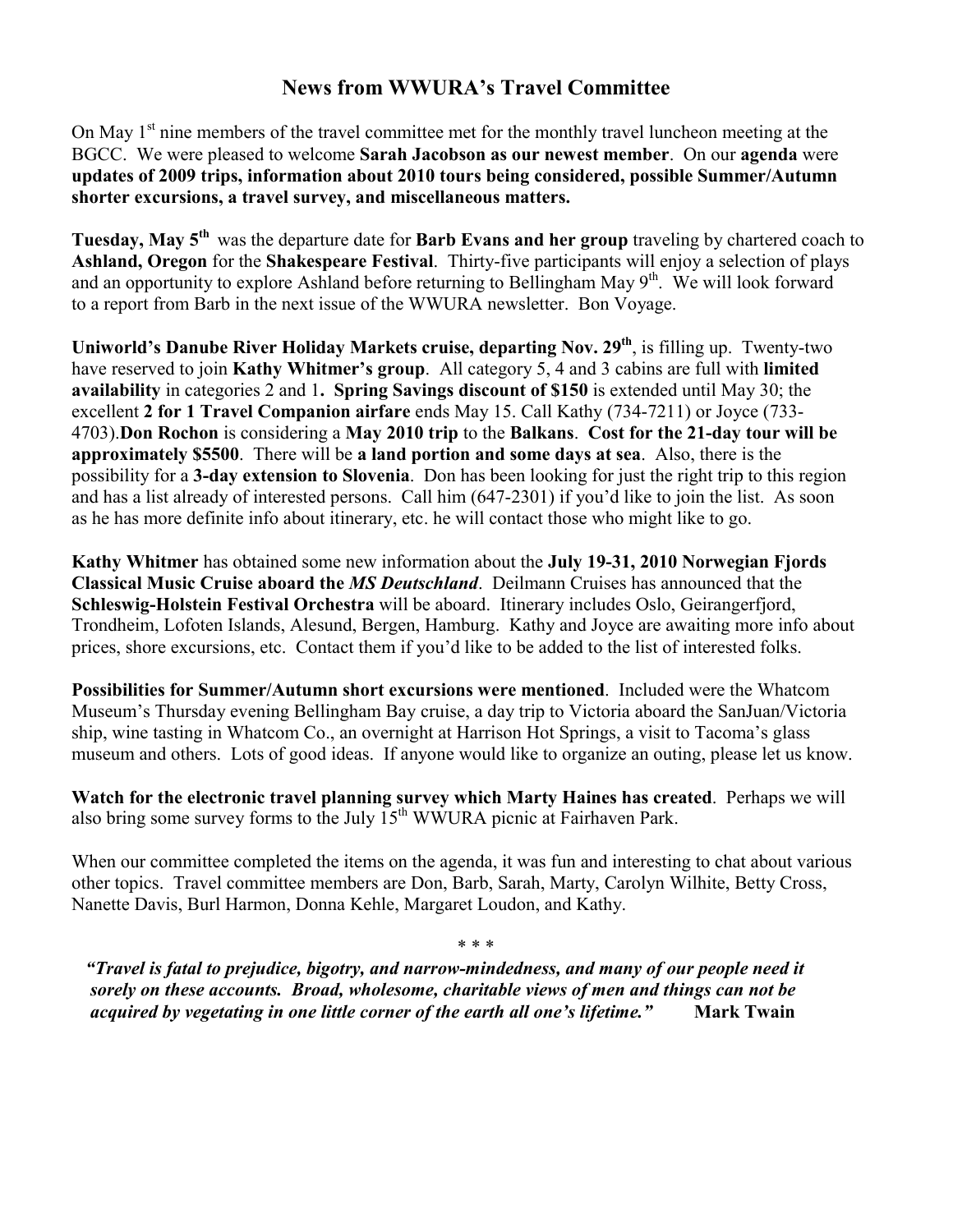## **WWURA Scholarship Awardee**

 Emily Taber was awarded the 2008-09 WWURA scholarship. She is a senior undergraduate student in English (Creative Writing) and Anthropology (Cultural.) She is originally from Denver, Colorado, and moved to Washington to finish her degrees. Upon graduating, Emily plans to pursue a PhD in anthropology and human rights. She is also an intern with the Lummi Island Heritage Trust, and spends her spare time as an outdoor enthusiast and an avid reader. She would like to extend her thanks to the W.W.U. Retirement Association for granting her their 2008-09 scholarship.

 This announcement should have been made at the winter luncheon but there was a glitch in communications.

# **Happy Book and Film Corner – May 2009**  Lynne Masland

We all have radio and TVs in our homes, so this month let's focus on easily available humor and fun. If you haven't discovered KMRE, our local American Museum of Radio and Electricity's radio station (102.3 FM), you're in for a treat – music from "the Golden Age of Radio," old-time radio dramas in the evenings and on Saturdays at 6 p.m. the Chuckanut Radio Hour with Chuck and Dee Robinson. Check www.amre.us/kmre for complete schedule.

KCTS (Ch. 9) offers several British comedy shows. "Doc Martin," about a curmudgeonly doctor in a Cornish seaside village, airs Thursdays at 8 p.m. On Saturdays beginning at 6 p.m. there are "As Time Goes By," "To the Manor Born," and "New Tricks." Complete schedule is available at 222.kcts9.org.

Send book and film suggestions to lmasland@comcast.net.

# **Would You Prefer to Receive Your Newsletter By Email?**

The Board has been looking for a way to reduce the rising cost of the newsletter for next year. We are asking any members who would prefer to receive the newsletter only by email (instead of receiving a hard copy) to please contact Barbara Evans. Email Barbara at: howard.evans@wwu.edu

### **Metropolitan Opera HD for 2009-2010**

Next opera season the Metropolitan Opera will transmit the following operas: *Tosca* (October 10); *Aida* (October 24), *Turandot* (November 7), *Les Contes d'Hoffmann* (December 19), *Der Rosenkavalier* (January 9), *Carmen* (January 16), *Simon Boccanegra* (February 6), *Hamlet* (March 27), and *Armida* (May 1). If all goes according to plans, the Pickford Theater in Bellingham will be a venue!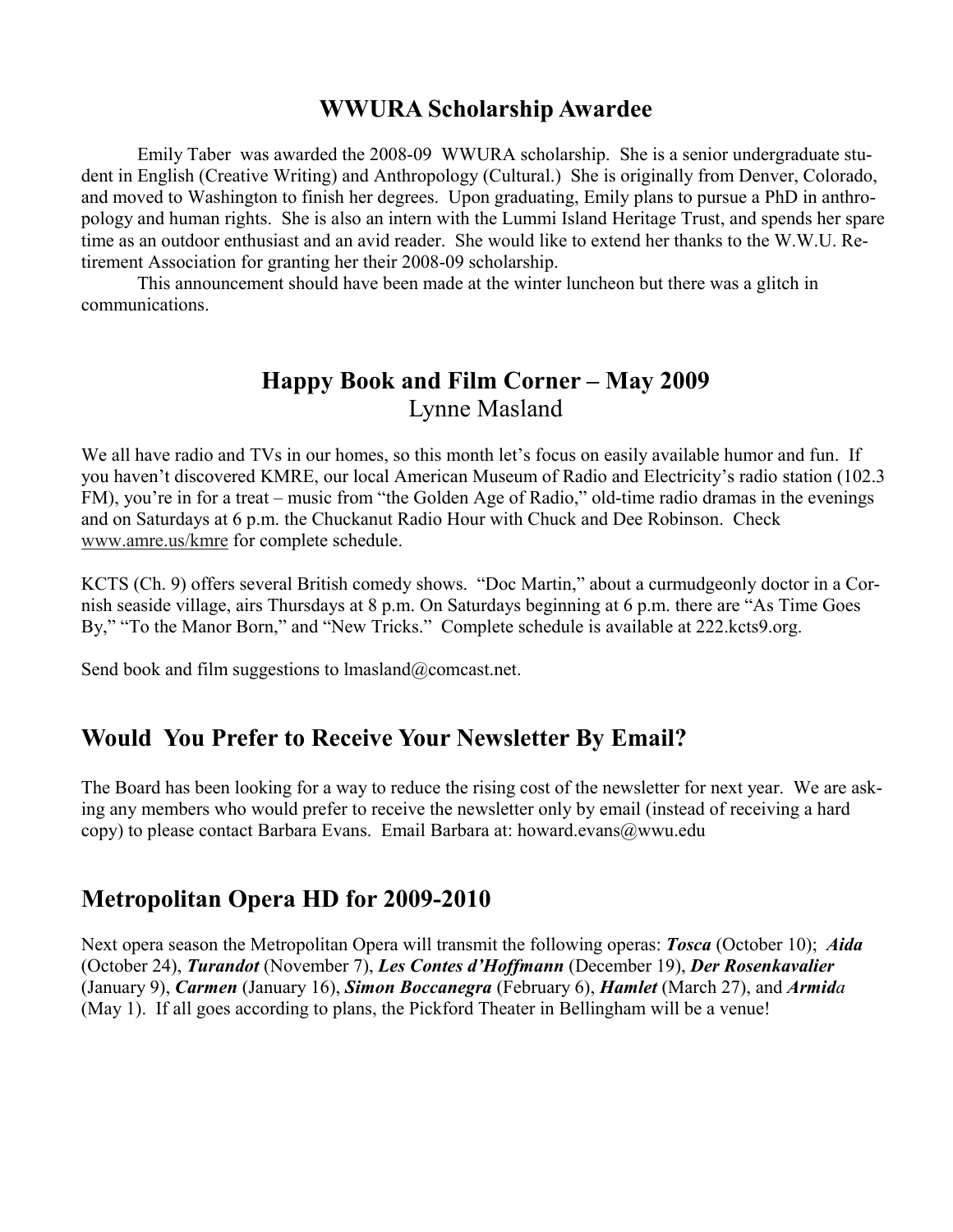# **WWURA Spring Banquet Wednesday, May 20 President's Reception 5:30, Dinner 6:30 Viking Union Multipurpose Room**

Please join us to show our appreciation for years of service to Western by faculty and staff who are retiring This will be a festive banquet with musical entertainment by The Prawns.

New retirees are recognized. Here is your chance to welcome them and to know the newly retired. Please encourage them to become part of WWURA.

Parking is reserved for you in lot 14A.

## **Reservations are required by Tuesday, May 12**

This year the menu will include an eight oz. steak with lobster skewer. Special diet requests can be arranged. Wine and other beverages are included. Fill in the form below and mail your check by the deadline.

……………………………………………………………………………………………………………………………………. Please detach and return by Tuesday, May 12 WWURA Spring Banquet Reservation

> Wednesday, May 20 President's Reception 5:30, Dinner 6:30 Viking Union Multipurpose Room

(Please print)

 $Name(s)$ 

(Your phone or email

Number of reservations (\$25 each) \_\_\_\_\_\_\_\_\_\_\_\_\_\_\_\_\_

Special Requests (Please specify)

Checks payable to WWURA and send by May 12 to: Barbara Davidson 806 17th, Bellingham, WA 98225 (For information call Barbara at 734-8782)